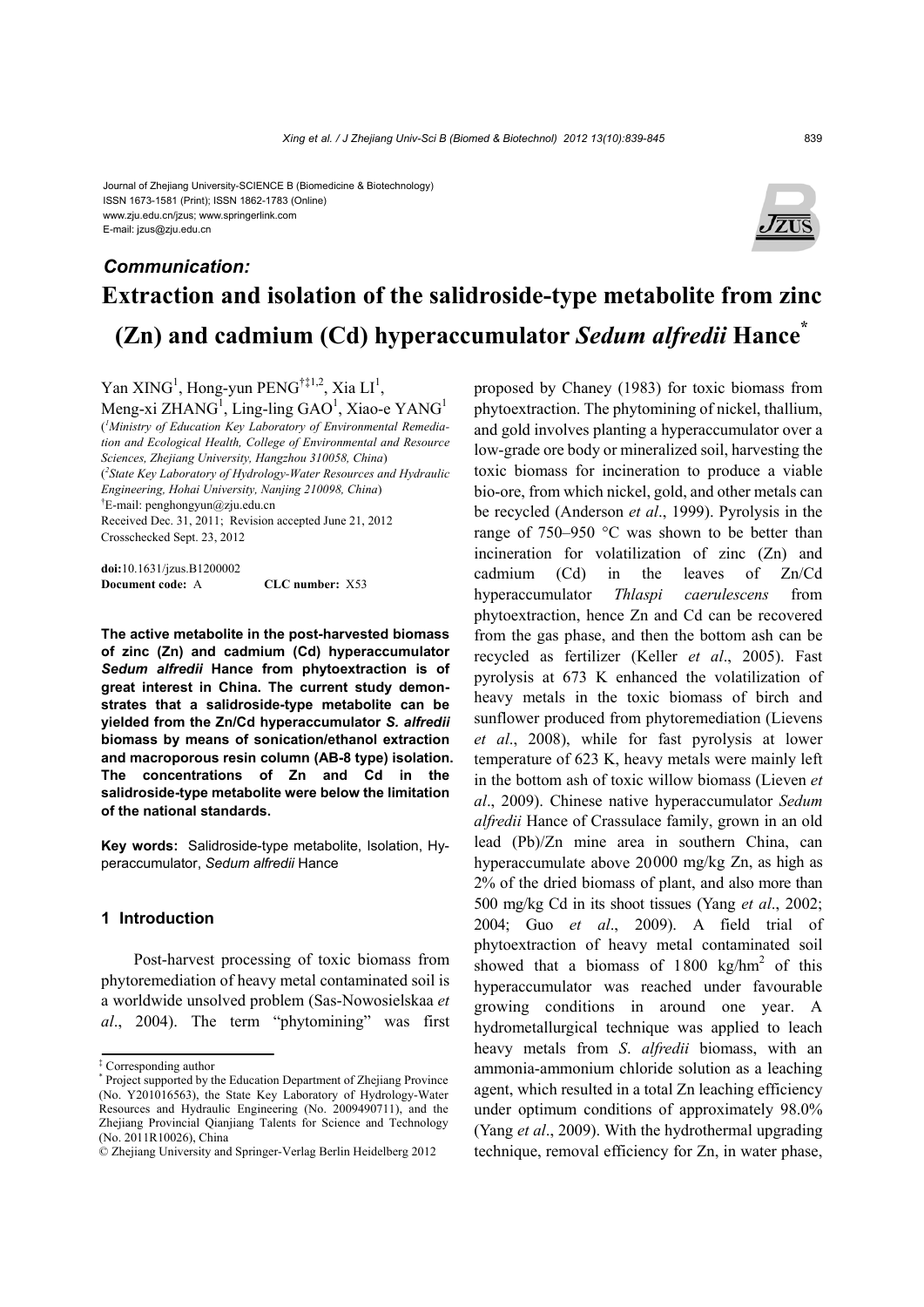was greater than 99.0%, and extraction efficiency for crude bio-oil, in oil phase, was greater than 60.0%, from the hyperaccumulator *Sedum plumbizincicola* biomass (Yang *et al*., 2010), where phenolic hydrocarbons and derivatives were the main constituents. Development of post-harvest processing was of great significance for the hyperaccumulator *S*. *alfredii*  biomass from phytoextraction in China (Lone *et al*., 2008). The pharmacological significance of the salidroside metabolite has been described as antifatigue and anti-drug, the regulation of nervous and endocrine, as well as anti-aging, anti-cardiovascular, and anti-tumor. The pharmacological salidroside is a main metabolite in roots of *Rhodiola* from the Crassulace family, and interestingly, it has been discovered in the extract of the hyperaccumulator *S*. *alfredii* biomass in a previous study (unpublised data). However, no report is available at present on the extration or isolation of this pharmacological metabolite from this hyperaccumulator. In this study, hence, sonication/ethanol extraction and macroporous resin column (AB-8 type) isoaltion will be applied to the production of metabolite of salidroside or salidroside-type from the post-harvested hyperaccumulator *S*. *alfredii* biomass, and concentrations of Zn and Cd in this metabolite will be controlled below the limitations of the national standards.

#### **2 Materials and methods**

#### **2.1 Plant materials**

The non-hyperaccumulator (NHE) specimens were harvested from Jiuxi tea plantations in Zhejiang Province of China, the mined ecotypes of hyperaccumulator *S*. *alfredii* (HE1) were directly collected from the old Pb/Zn mine areas of Southeast China, and the agricultural ecotypes of hyperaccumulator *S*. *alfredii* (HE2) were from the contaminated agricultural soil located at Cixi County of Zhejiang Province of China, which were transplanted for two to three growing seasons with the seedlings from the HE1.

#### **2.2 Plant extraction and isolation**

#### 2.2.1 Plant extraction

The matured HE2 biomass was harvested during

May 2010 from contaminated agricultural soil located at Cixi County. The above-ground tissues (stems and leaves) were air-dried at 65 °C and/or vacuumlyophilized at −80 °C, respectively, and then ground to powder in a high-speed mixer-grinder (Retsch RS100, Germany), and sieved by a 100-mesh screen. The powders (100 g) of HE2 were extracted in 40% ethanol, followed by sonication extraction, magnetic stirring extraction, or heat reflux extraction (Table 1). After filtration, the filtrate was concentrated to give the crude Extract 1 (Fig. 1). The Extract 1 was dissolved in distilled water and treated with petroleum ether. After the petroleum ether layers removal, the water layers were concentrated to obtain a pellet. An exaction of 0.50 g/ml (in 100 ml), based on the dried biomass of plant, was made of the pellet and distilled water, and then used for the isolation via macroporous resin column.

#### 2.2.2 Plant isolation via macroporous resin

Macroporous resin (AB-8 type) (Shanghai Mosu Chemicals Co., Ltd., China) of 40 g was cleaned, and the isolation condition of the macroporous resin column was optimized according to the method of Xing *et al*. (2012). The water layers of the Extract 1 (Fig. 1) were mounted on top of the cleaned macroporous resin column of the AB-8 type, with the



**Fig. 1 Optimized process for preparation and isolation of metabolites of salidroside and salidroside-type from dried hyperaccumulator** *Sedum alfredii* **(HE2) biomass**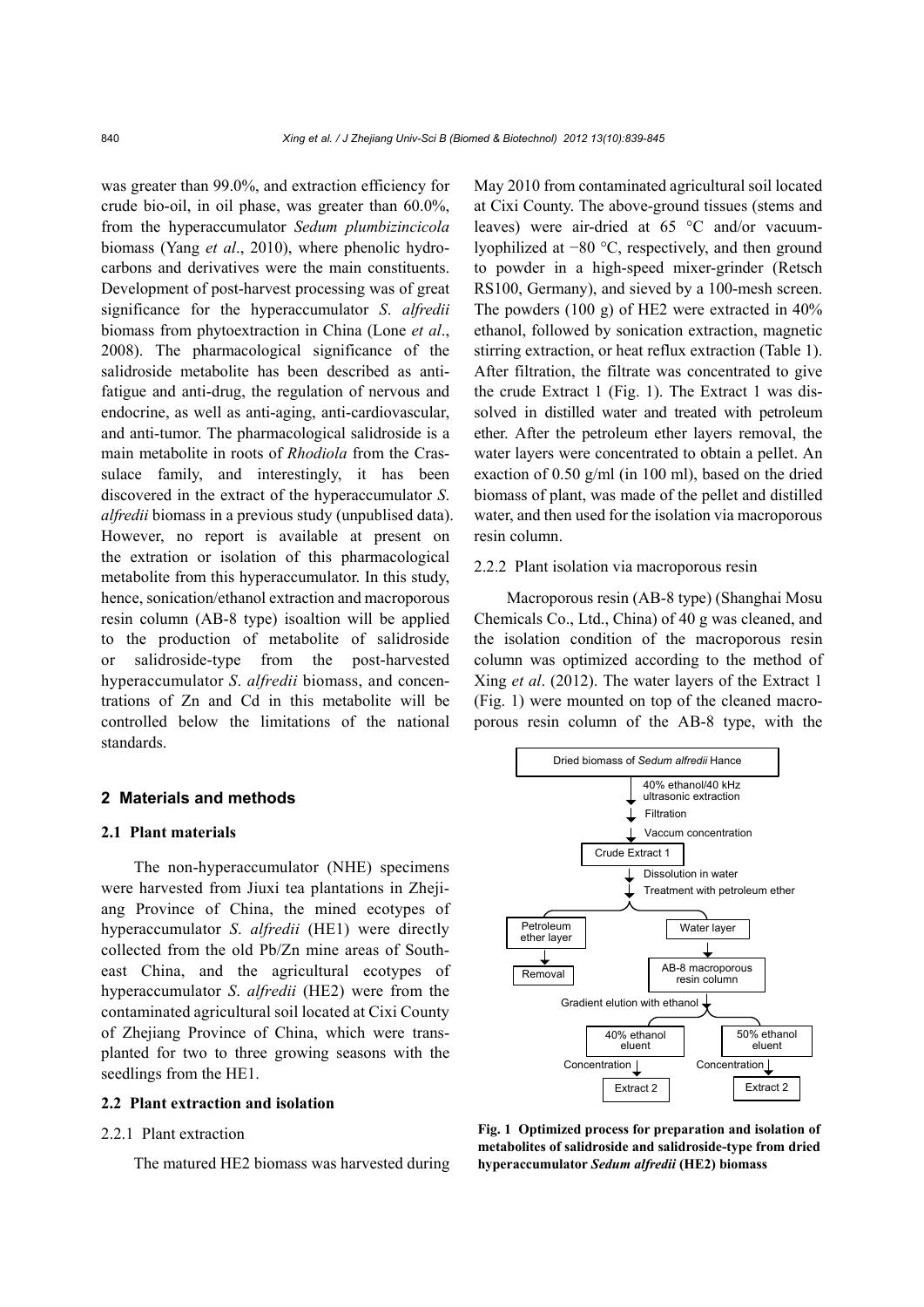| Plant sample       | Extraction method            | Weight of     | Extraction     | Ethanol      | Extraction | Extraction     |
|--------------------|------------------------------|---------------|----------------|--------------|------------|----------------|
|                    |                              | biomass $(g)$ | solvent        | volume $(L)$ | time       | yield $(\% )$  |
| Air-dried          | Sonication extraction        | 100           | $40\%$ ethanol |              | 1 h        | $13.7 \pm 0.5$ |
| at 65 $^{\circ}$ C | Magnetic stirring extraction | 100           | $40\%$ ethanol |              | 3 d        | $11.3 \pm 0.7$ |
|                    | Reflux extraction            | 100           | $40\%$ ethanol |              | 1.5h       | $13.1 \pm 0.7$ |
| Vacuum-dried       | Sonication extraction        | 100           | 40% ethanol    |              | 1 h        | $13.4 \pm 0.7$ |
| at $-80 °C$        |                              |               |                |              |            |                |

**Table 1 Extraction method for the compounds from the dried biomass (stems and leaves) of the hyperaccumulator** *Sedum alfredii* **(HE2)** 

Sonication extraction: powders extracted by 40% ethanol in sonication apparatus (40 kHz, 25 °C); Magnetic stirring extraction: powders extracted by 40% ethanol (25 °C) at magnetic stirring rate of 2 500 r/min; Heat reflux extraction: powders extracted by 40% ethanol at the reflux temperature

elution using a water-ethanol step gradient of decreasing polarity (0%, 10%, 20%, 40%, and 50% ethanol). The elutions of 40% and 50% ethanol through the macroporous resin were collected, respectively. Each replicate was sampled in 400 μl, then diluted to a volume of 2 ml, and filtrated through 0.22 μm membrane filters for measurement of high performance liquid chromatography (HPLC; Agilent, USA), with salidroside as standard. Elutions of 40% and 50% ethanol were concentrated separately to give the Extract 2 (Fig. 1), and then vacuum-lyophilized.

#### **2.3 Salidroside metabolite in plant tissues**

The powders (100 g) were subjected to an ethanol extraction (40%, 1 L, 25 °C) for 24 h followed by sonication extraction (40 kHz, 20 °C) for 1 h. The 40% ethanol extraction was concentrated until its volume was 0.2 L, and then 0.2 ml samples were diluted to 2 ml, and filtered through 0.22 µm membrane filters for measurement of HPLC, with salidroside as standard. HPLC was performed on an Agilent Technology 1200 series (USA), equipped with an eclipse XDB  $C_{18}$  column (Agilent, USA) (4.6 mm×250 mm, 5 μm) in the G1316A TCC thermostat-monitored column compartment and the G1314B VWD ultraviolet (UV) detector (Agilent, USA), with methanol/water  $(15/85; v/v)$  as the mobile phase at a flow rate of 1 ml/min, and samples detected at 278 nm.

#### **2.4 Concentrations of Zn and Cd in metabolites and plant tissues**

All the chemicals used were of analytical grade. The 10 mg metabolite extracted through the macroporous resin of AB-8 type from the hyperaccumulator *S*. *alfredii* was dissolved completely in a mixture of  $HNO<sub>3</sub>-H<sub>2</sub>O<sub>2</sub>$  (5 ml:2 ml), and the concentrations of Zn and Cd were measured by an Agilent 7500a (USA) inductively coupled plasma-mass spectroscopy (ICP-MS).

The shoot tissues of *S*. *alfredii* species were harvested and vacuum-lyophilized, and then ground to power. The samples (0.1 g) of the powdered dried stems and leaves were digested completely with a mixture of  $HNO_3-H_2O_2$  (5 ml:2 ml), and concentrations of Zn and Cd in the digestion were measured by an inductively coupled plasma-optical emission spectroscopy (ICP-OES) (IRAS-AP, Thermo, USA).

#### **2.5 Statistical analysis**

All data were statistically analyzed in SigmaPlot (Version 11) using analysis of variance (ANOVA), with least significant difference (LSD,  $P<0.05$ ) to identify significant results.

#### **3 Results and discussion**

This study was originally aimed at obtaining high value-added salidroside metabolite from post-harvested toxic hyperaccumulator *S*. *alfredii* biomass. In this study, 40% ethanol extraction (2 L, 25 °C) for 24 h followed by sonication extraction (40 kHz, 20  $^{\circ}$ C) for 1 h was applied to the powders (200 g) of HE1, HE2, and NHE. Higher amount of salidroside was found in the shoots of HE1 and HE2 than in NHE (Table 2), with HE1 showing much higher levels than HE2. This finding emphasizes the importance of isolating salidroside metabolite from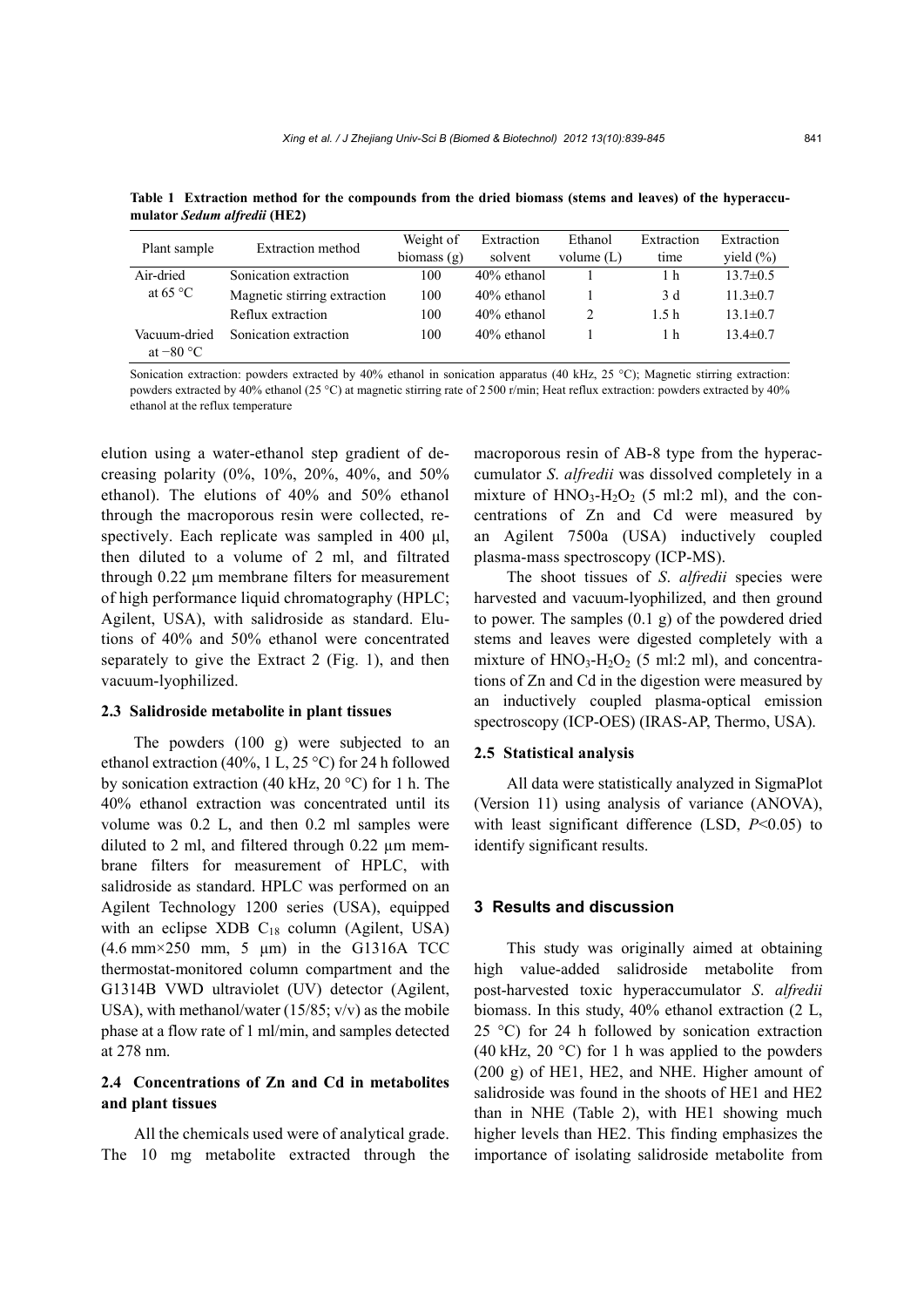powdered HE2 biomass (stems and leaves) via phytoextraction. As shown in Table 1, extractions with 40% ethanol (25  $^{\circ}$ C) were applied (1) at sonication extraction (40 kHz, 20  $^{\circ}$ C) for 1 h (sonication extraction method), (2) at the magnetic stirring rate of 2500 r/min for 3 d (magnetic stirring extraction method), and (3) at the reflux temperature for 1.5 h (heat refluxes extraction method). After the sonication extraction method, markedly fewer metabolites were found in the extraction of 40% ethanol from the vacuum-dried biomass than from the air-dried biomass (Figs. 2a and 2d). The heat reflux extraction method, comparatively, can achieve more metabolites as well as crude Extract 1 from the dried HE2 biomass, but with the possibility of poor thermal stability for the extracted plant metabolite. The sonication extraction method resulted in the extracted metabolite with greater thermal stability.

As shown in Fig. 3e, standard salidroside peaked around 15.5 min retention time (RT). There was no signal for the salidroside (Figs. 3a and 3b) in the HPLC graph of the 40% ethanol extraction from the dried HE2 biomass. Isolation via the macroporous resin column of AB-8 type was applied to the crude Extract 1, with gradient elution using different ethanol (0%, 10%, 40%, and 50%) (Fig. 3), and then the peak around 15.8 min RT was found, which was close to the peak around 15.5 min RT of the standard salidroside. The lower concentration of targeted metabolite, with a peak around 15.8 min RT in both 40% and 50% ethanol effluents, resulted in a smaller signal for UV detection, which is reflected in the relatively large baseline noise for its HPLC graph (Figs. 3c and 3d). As shown in Fig. 3, the majority of impurities in the crude Extract 1 were washed off by water elution through the macroporous resin column (AB-8 type) (Fig. 3a). An unknown metabolite, which peaked around 9.5 min RT, appeared in the 10% ethanol effluents that were run through the column (Fig. 3b), but it was not our targeted metabolite. The targeted metabolite with the peak around 15.8 min RT was observed in both 40% and 50% ethanol effluents that were run through the column (Figs. 3c and 3d). Taking into account the peak broadening in Figs. 3c and 3d as compared to that of standard salidroside in Fig. 3e, salidroside, along with other compounds, was possibly present in Extract 2. We assumed, from HPLC/MS spectra, that the metabolites peaked around 15.8 min RT contained a salidroside-type compound with a lower molecular weight than that of standard salidroside. Further, measurement by ICP-MS showed that concentrations of Zn and Cd in Extract 2 were  $(0.31 \pm 0.01)$  and  $(0.09 \pm 0.01)$  mg/kg, respectively, both of which were below the limitations of the relevant national standards. The HE1 and HE2 ecotypes demonstrated a greater uptake and accumulation of Zn and Cd in the above-ground than NHE ecotype, and thus concentrations of Zn and Cd were significantly higher in HE than in NHE. Interestingly, in this study, HE contains higher levels of the targeted metabolites of salidroside and salidroside-type than NHE, as shown in the peak area in HPLC graphs. However, the relationships between soil heavy metal content, shoot heavy metal content, and the targeted metabolite levels of salidroside and salidroside-type are still unknown in both HE and NHE species.

| Plant type      | $\text{Zn (mg/kg)}$ |                  | $Cd$ (mg/kg)     | Salidroside $(g/kg)$ |                  |
|-----------------|---------------------|------------------|------------------|----------------------|------------------|
|                 | Soil                | <b>Shoot</b>     | Soil             | <b>Shoot</b>         |                  |
| <b>NHE</b>      | $63.6 \pm 3.1a$     | $185.3 \pm 1.9a$ | $0.38 \pm 0.04a$ | $6.1 \pm 0.2a$       | $0.22 \pm 0.08a$ |
| HE <sub>1</sub> | $3100\pm140h$       | $12.533\pm408c$  | 34.6 $\pm$ 3.8b  | 1024±197c            | $2.6 \pm 1.1$ h  |
| HE <sub>2</sub> | $81.7 \pm 16.4a$    | $8318\pm 163b$   | $0.65 \pm 0.17a$ | $149.5 \pm 14.2$ b   | $1.1 \pm 0.4$    |

**Table 2 Concentrations of Zn and Cd in the soil and plant shoots, and salidroside contents in the shoots of hyperaccumulator (HE1 and HE2) and non-hyperaccumulator (NHE) of** *Sedum alfredii*

Data are represented as mean±standard error (SE) (*n*=3). Different letters in the same column indicated significant differences at *P*<0.05 as determined by the Duncan's multiple range test. Sonication extraction (40 kHz) in 40% ethanol (2 L, 25 °C) was employed to the dried biomass (stems and leaves) of *Sedum alfredii* for 1 h. NHE: non-hyperaccumulator, from Jiuxi non-contaminated soil; HE1: mined ecotype of hyperaccumulator, from Quzhou Pb/Zn mined soil; HE2: agricultural ecotype of hyperaccumulator, from Cixi contaminated agricultural soil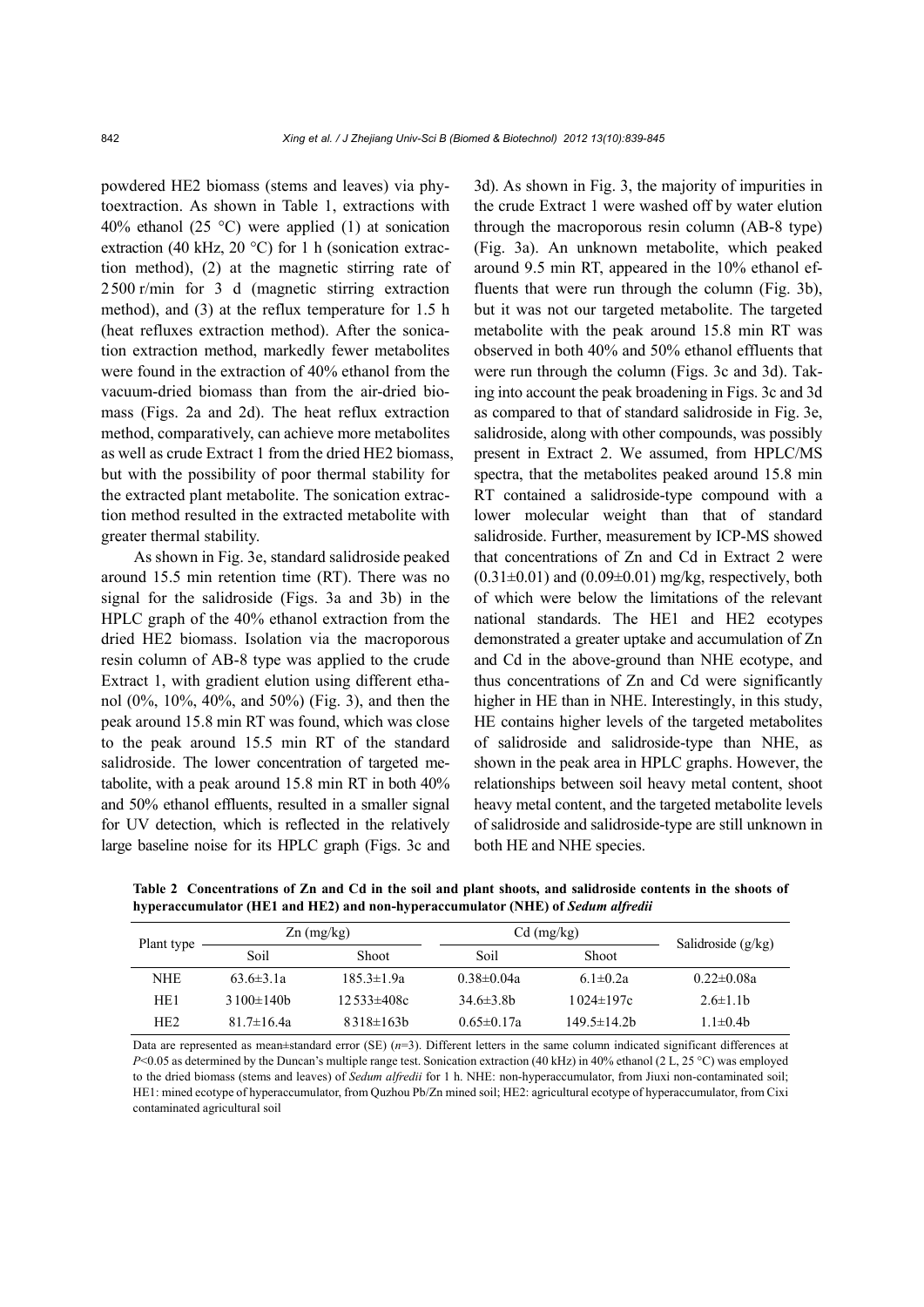

**Fig. 2 HPLC graphs of the 40% ethanol extraction for air-dried biomass by means of sonication extraction (a), magnetic stirring extraction (b), and heat reflux extraction (c), and for the vacuum-dried biomass by means of sonication extraction (d) of the dried hyperaccumulator** *Sedum alfredii* **(HE2) biomass** 

#### **4 Conclusions**

The targeted salidroside-type metabolite can be obtained from post-harvested Zn/Cd hyperaccumulator *S*. *alfredii* biomass by means of sonication/

ethanol extraction and macroporous resin column (AB-8 type) isolation, with the concentrations of Zn and Cd in these metabolites below the limitation of the national standards.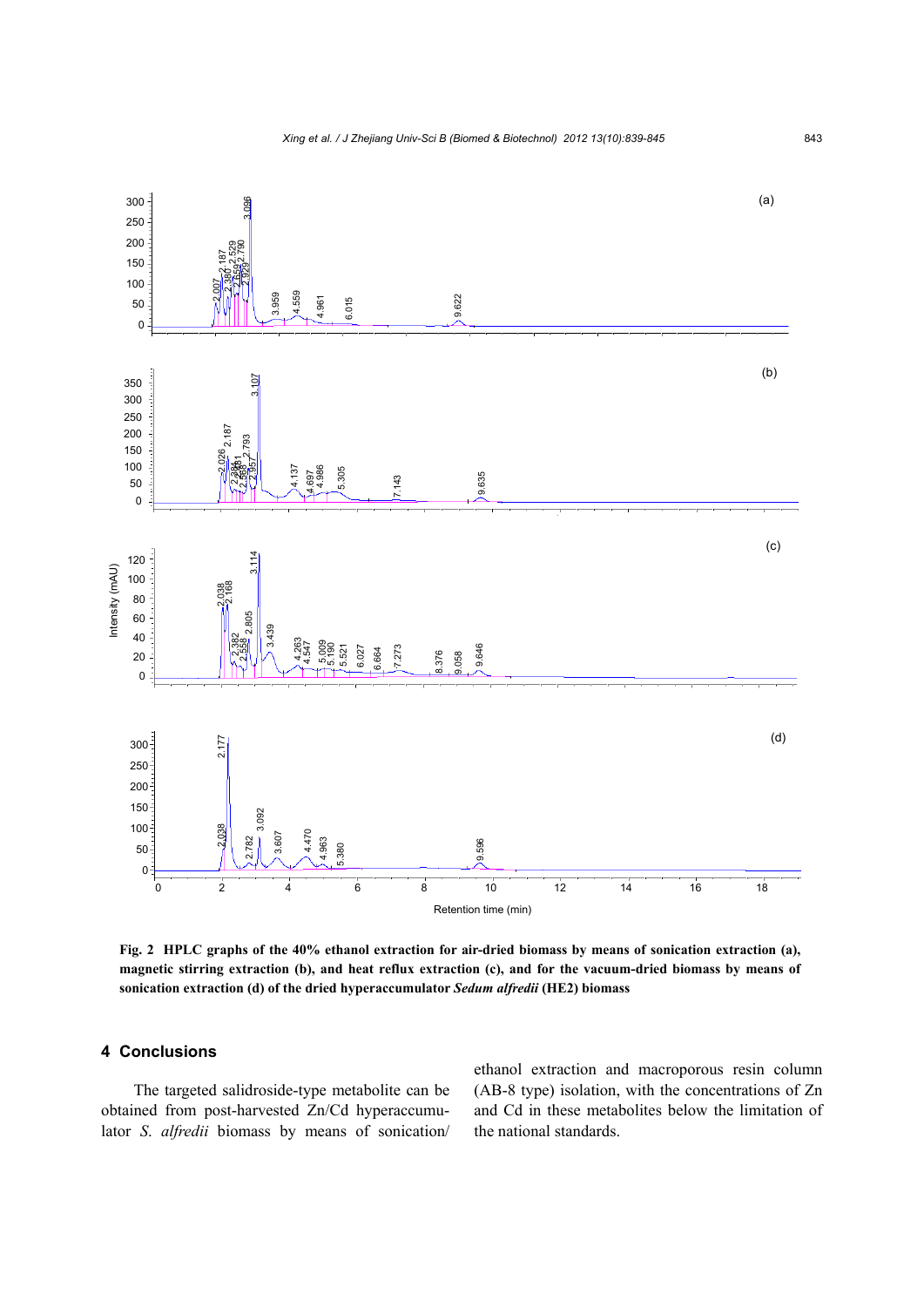



(a) Water elution; (b) Ethanol elution of 10%; (c) Ethanol elution of 40%; (d) Ethanol elution of 50%; (e) Salidroside standard